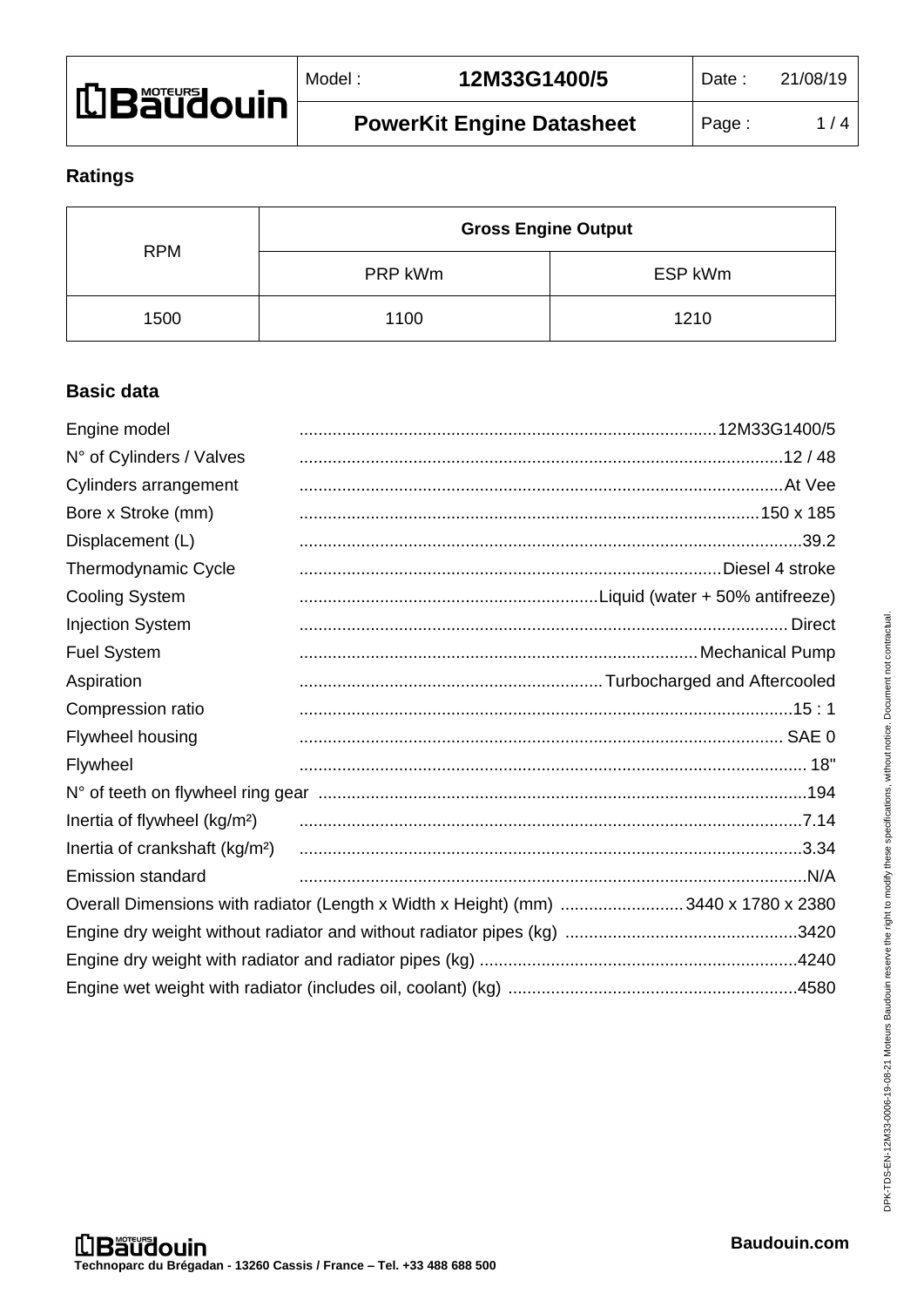| <b>LBaudouin</b> | Model: | 12M33G1400/5                     | Date: | 21/08/19 |
|------------------|--------|----------------------------------|-------|----------|
|                  |        | <b>PowerKit Engine Datasheet</b> | Page: | 2/4      |

#### **Air intake system**

# **Aftercooling system**

# **Lubrication system**

| Max. oil temperature (°C) manufacture (000 minimum contracto contracto manufacture (000 minimum contracto mini |  |
|----------------------------------------------------------------------------------------------------------------|--|
| Oil flow (L/min) 2392                                                                                          |  |
|                                                                                                                |  |
|                                                                                                                |  |

# **Heat balance test data (with ambient temperature 28 °C)**

|--|--|

# **Exhaust system**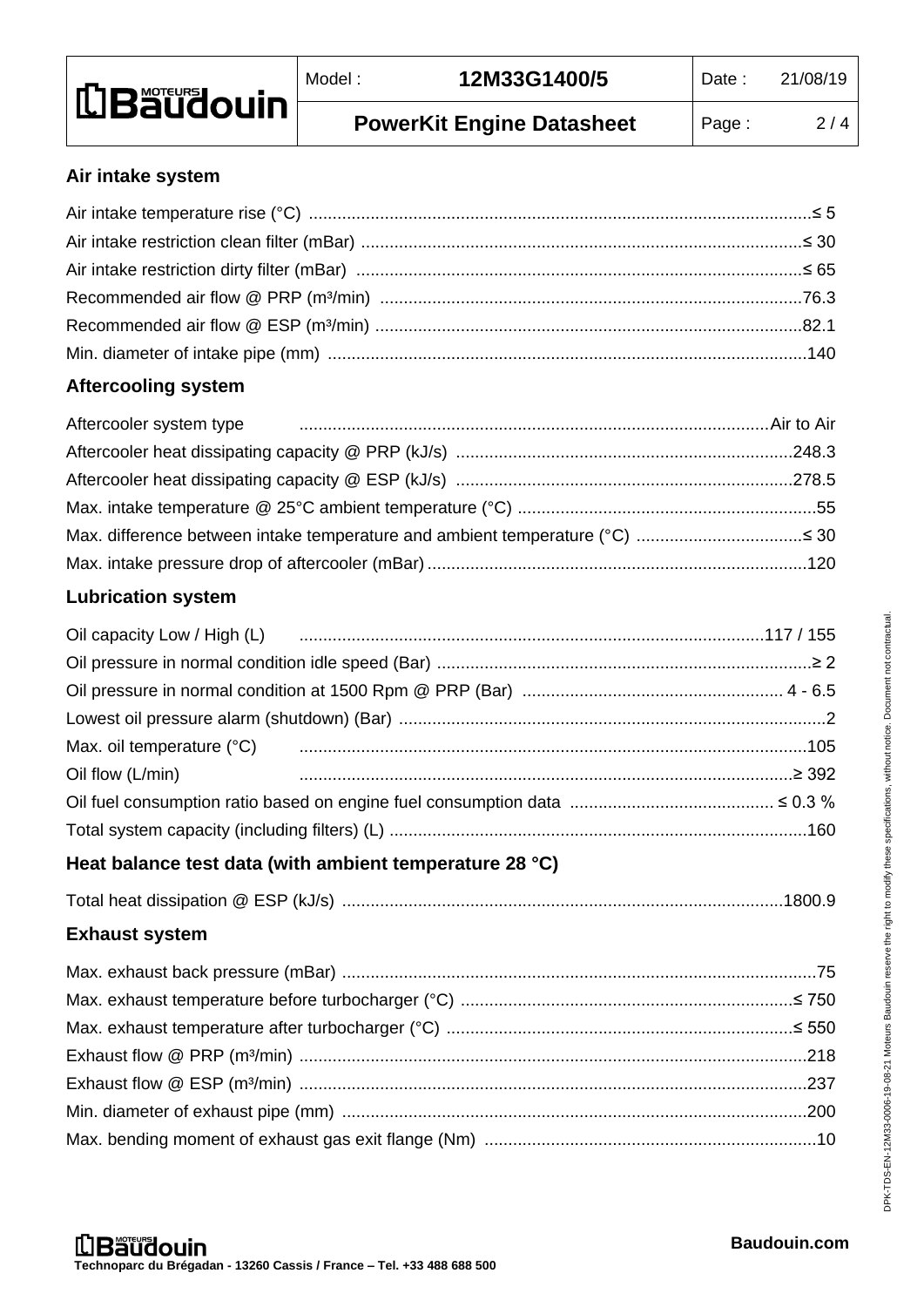### **Cooling system with Made in EU radiator**

| Radiator type |                                                               |
|---------------|---------------------------------------------------------------|
| Fan type      | Electric driven pusher - 2 x 18.5 kWe 400 Vac 1450 Rpm motors |
|               |                                                               |
|               |                                                               |
|               |                                                               |
|               |                                                               |
|               |                                                               |
|               |                                                               |
|               |                                                               |
|               |                                                               |

### **Fuel system**

| Governor |  |
|----------|--|
|          |  |
|          |  |
|          |  |
|          |  |
|          |  |
|          |  |
|          |  |

# **Electrical system**

| Starter power (kW) |  |
|--------------------|--|
|                    |  |
|                    |  |
|                    |  |
|                    |  |
|                    |  |
|                    |  |
|                    |  |

<sup>&</sup>lt;sup>1</sup> The indicated value is for an engine tested at 100% PRP, in an open condition, without an enclosure or container, without any airflow obstruction in the front of the radiator, with free exhaust gas exit and with the engine thermostatic valve in its full open condition, without a closing plate present.

<sup>&</sup>lt;sup>2</sup> Engines used in emergency standby application or application that require immediate start under load, must be equipped with coolant heaters. Baudouin recommend heaters installation to be executed by providing constant coolant circulation across all the engine components. Two heaters are required for V-type engines, one per each side.